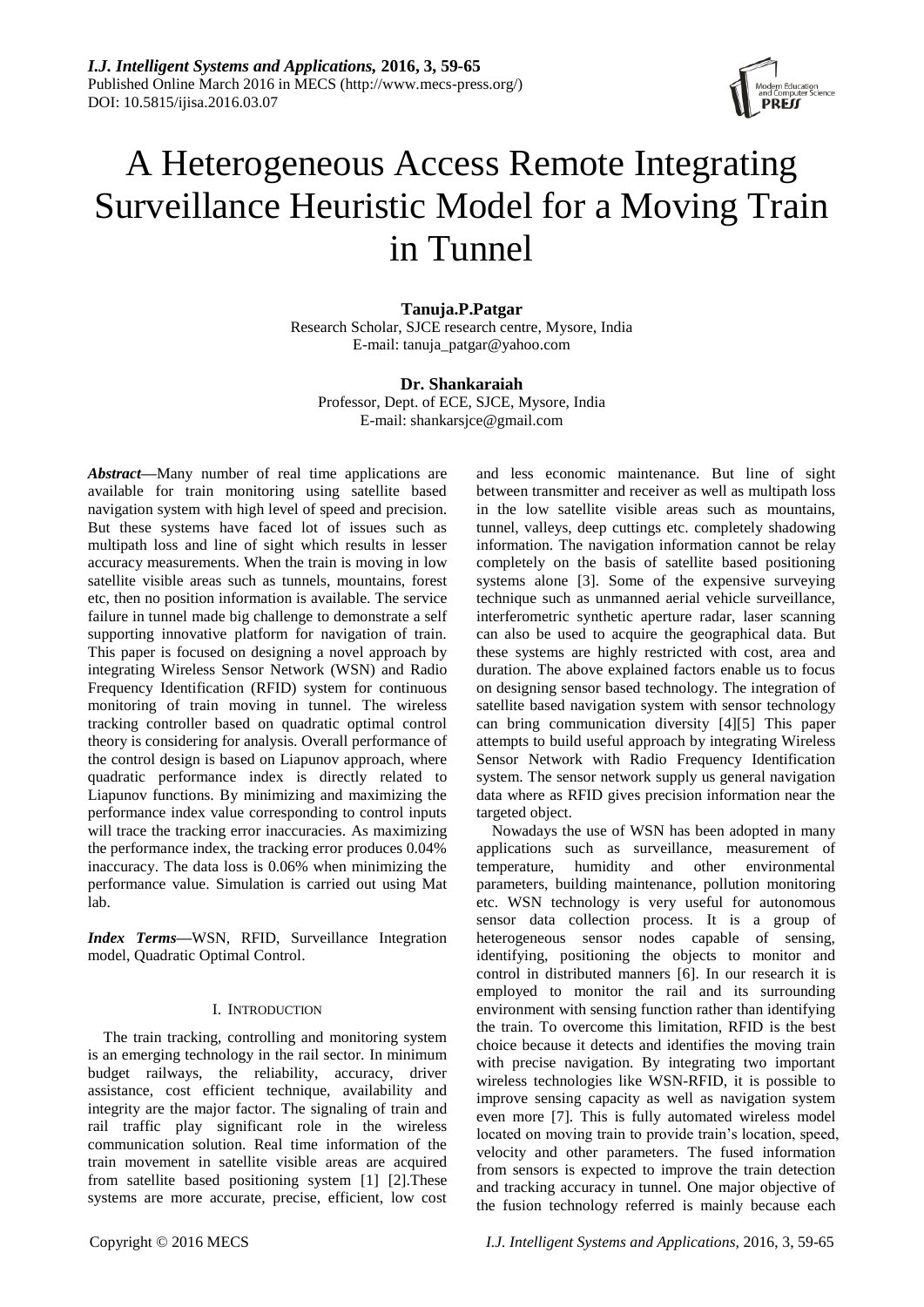system may compensate for the failure of the other. The current paper explains how information is acquired from fusion model and its tracking control performance is obtained with the help of quadratic optimal control theory. The advantage of using this theory is that the system designed is stable [8]. The wireless tracking controller based on quadratic optimal control theory is considering for analysis. Overall performance of the control design is based on Liapunov approach, where quadratic performance index is directly related to Liapunov functions. By minimizing and maximizing the performance index value corresponding to control inputs will trace the tracking error inaccuracies. As maximizing the performance index, the tracking error produces 0.04% inaccuracy. The data loss is 0.06% when minimizing the performance value. Simulation is carried out using Mat lab.

#### II. RELATED WORK

Many technologies have been implemented for train tracking, controlling and signaling in satellite visible environment. Some presented using Global Positioning System (GPS), Wireless Sensor Network (WSN), General Packet Radio Switching (GPRS), Zig Bee and Radio Frequency Identification (RFID) for intelligent rail monitoring. But in low satellite visible environment, tracking and controlling of train is a major challenging issue. Integration with the sensor technology of user localization in complex environments will provide higher precision results. It solves the pros and cons in each localization technique. To avoid this, author [11] propose a system with GPS, WIFI, RFID and pedometer technology with optimization technique. Increasing the movement speed can mean failing to detect some sensors to provide fast and accurate navigation. Author [12] proposed system by combining WSN and Passive RFID. The sensor network provides fast general navigation in open area and RFID provides precision navigation near static obstacle. The author [13] proposed low cost, low power consumption localization scheme for ZigBee based WSN. Author integrates WSN and ZigBee with cooperative approach, coefficient delta to regulate the speed of convergence of the algorithms and filtering process using extended Kalman filter. Recent advances in WSN with GPS technology are considered by [14]. Author investigates how accuracy of GPS decreases and how to avoid the line of sight and multipath loses in tracking or navigation application. He proposes the conventional statistical test method and differential outlier detection method. With the increasing development of tracking stability, accuracy, real time quality WSN is adopted widely in tracking applications. But some limitations of WSN such as noise, interference, limited bandwidth, power time varying gain, bring the factors of uncertainty, non-linearity, time delay, limited energy to WSN-based control systems. Hence it is an emerging and challengeable research to study tracking control problems. Current research highlighted on tracking control issues in WSN environment. The author [15] designs the fuzzy

observer-based tracking control for time delay non-linear distributed parameter system. He highlighted range and range-rate measurement for multi target tracking with uncollected information. Multimodality frame work and n-step predictive tracking algorithm to conserve the energy consumption is explained. After verifying the previous works on tracking control problems with many algorithms, it is challenging to solve the relevant issues. However, some presented on small scale but not for large scale systems and not concerned with the accuracy and precision. Hence the main contribution of this work is to integrates WSN and RFID technology together and propose system which can track the train accurately and precisely.

The organization of the paper is as follows. Section (3) explains the surveillance integration model of WSN-RFID, in which how data are communicated to central office. The model of tracking controller to track the moving train in the tunnel is depicted in section (4). Section (5) describes the problem formulation to track the moving train using Quadratic optimal control theory. The explanation in Section (5.1) is about the selection of performance index and how it depends on the control inputs. The Optimal control design analysis using Liapunov method where performance index is considered as optimization parameter is briefed in section (5.2).Section (6) explains simulation set up using Mat lab. The results and analysis of the moving train position and velocity graph with related control inputs are explained in section (7). Finally section (8) depicts concluding remarks.

#### III. TUNNEL SURVEILLANCE HEURISTIC INTEGRATION MODEL OF WSN-RFID

The major objective of surveillance system is to track, detect and recognize the moving object in the allocated area. For continuous control and monitoring of train movement in the tunnel a surveillance model is required. Fig.1describes the block diagram of surveillance heuristic model based on wireless technologies such as WSN and RFID. One major objective of the fusion technology referred mainly because each system may compensate for the failure of the other. The fused information from sensors is expected to improve the train detection and tracking accuracy in tunnel. WSN is group of heterogeneous sensor nodes capable of sensing, identifying, positioning the objects to monitor and control in distributed manners. In our research it is employed to monitor the rail and its surrounding environment with sensing function rather than identifying the train. A distributed control algorithm is used for WSN system in which the co-ordination and communication between the interconnected sensors with increase in accuracy. The subsystem consists of sensors which are communicated with each other to exchange data by WSN. In each of these subsystems, base station acts as controller which transfer the command signal to the actuator ensuring it be executed by the node.

RFID system mainly consists of tags and reader. A tag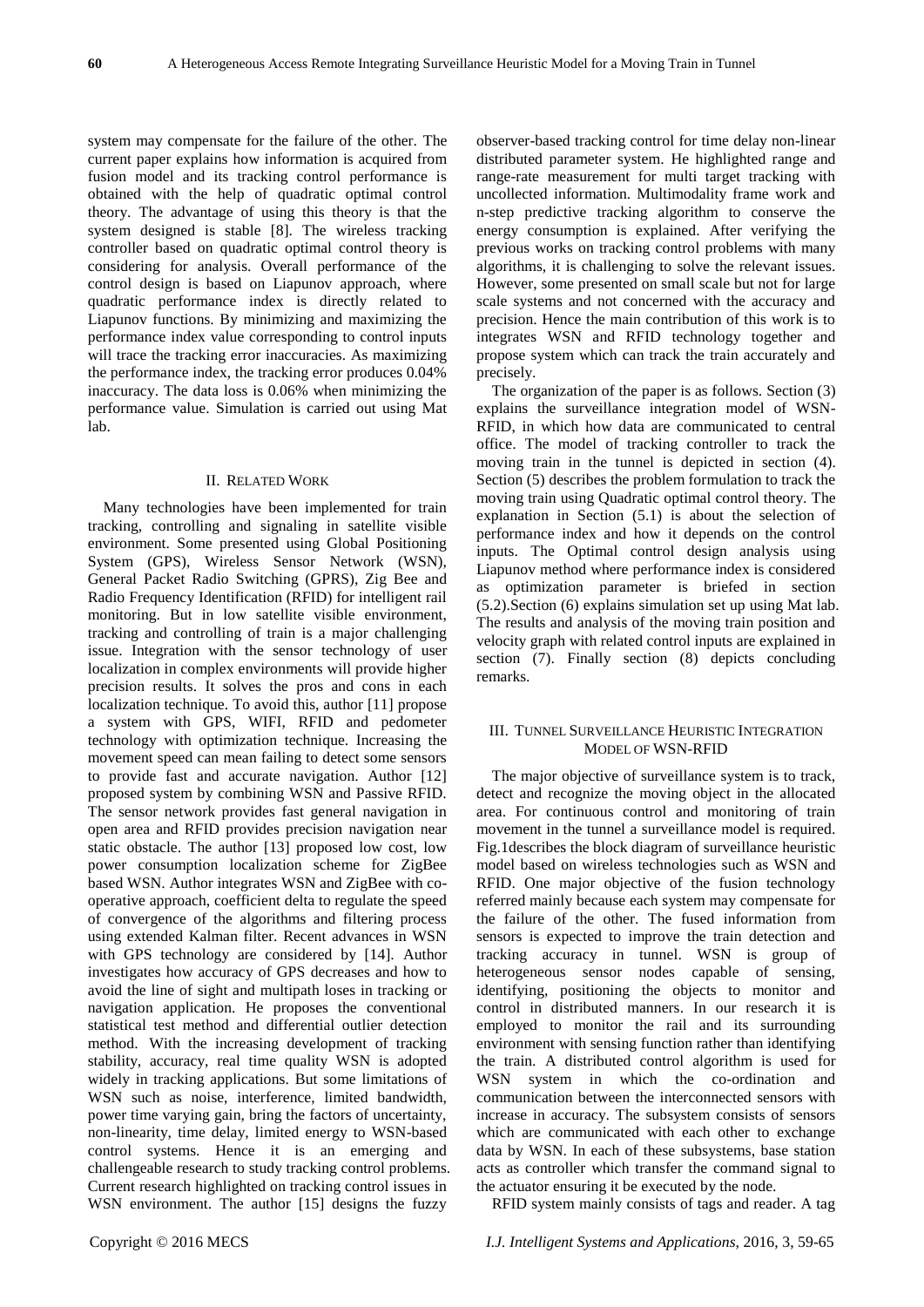has an identification information and memory that stores additional data. The reader is able to read and write the data from tags. Each tag is equipped with wireless module which can transmit data to the reader. In fact the reader is acts as sensor node which reads the identification of moving train in tunnel. RFID is integrating with WSN in such a way that each tag is connected to sensor. The sensors detect the train location data periodically and independently. The sensing data is transmitted to the reader. The reader is considering as sensor node which reads the identification of train. RFID tag is equipped with a wireless module which transmits data to and from the reader. The information starts to exchange to the data base through the web server.



Fig.1. Block diagram of WSN-RFID integration model

#### IV. TRACKING CONTROL DESIGN

The integration model of WSN- RFID is used to detect the moving train and its kinematics in the tunnel. We propose the design using digital control system. It is required to place WSN -RFID system upright as much as possible and control the position of the train which is moving in step fashion. To control the position and velocity of the train we need to build type 1 Servo System. Fig.2 shows the block diagram of tracking controller design. The designed control system includes state feedback and an integrator in the closed loop. The control force is applied to the train.



Fig.2. Block diagram of tracking controller (servo system) design

Design variables are gain constant (KI) of integral controller and feedback gain matrix (KF) of state feedback controller. Considering r(k) is the step input where the train is moving in step fashion. The displacement of the train y(k) is the output of the system. The state of system  $x(k)$ , control input  $u(k)$  with system state matrix G [n\*n matrix], control matrix H [n\*r matrix] are the design parameters.

#### V. RAIL TRACKING PROBLEM FORMULATION

The fusion model and its tracking control performance are obtained with the help of quadratic optimal control theory. The advantage of using this theory is that the system designed is stable. The wireless tracking controller based on quadratic optimal control theory is considering for analysis. Overall performance of the control design is based on Liapunov approach, where quadratic performance index is directly related to Liapunov functions. By minimizing and maximizing the performance index value corresponding to control inputs will trace the tracking error inaccuracies. Consider step input as control input in all cases.

Let us now design the quadratic optimal control problem where the process is continues without bound  $N=\infty$ 

The plant equation is

$$
X (K+1) = A X (K) + B U (K)
$$
 (1)

$$
Y (K) = C X (K)
$$
 (2)

$$
V (K) = V (K-1) + R (K) - YK)
$$
 (3)

$$
V (K+1) = V (k) + R (K+1) - Y (K+1)
$$
  
= V (K) + R (K+1) - C [A X (K) + B U (K)]  
= V (K) + R (K+1) - CAX (K) - CBU (K) (4)

$$
U (K) = K_I V (K) - KX (K)
$$
 (5)

Where,

 $K_I$  = Gain constant and  $K$  = Feedback gain matrix By considering equations (1) and (4), the state model is written as

$$
\begin{bmatrix} X(K+1) \\ V(K+1) \end{bmatrix} = \begin{bmatrix} A & 0 \\ -CA & 1 \end{bmatrix} \begin{bmatrix} X(K) \\ V(K) \end{bmatrix} + \begin{bmatrix} B \\ -CB \end{bmatrix} U(K) + \begin{bmatrix} 0 \\ 1 \end{bmatrix} R(K+1) \tag{6}
$$

By defining,

$$
\hat{A} = \begin{bmatrix} A & 0 \\ -CA & 1 \end{bmatrix} \quad B^{\wedge} = \begin{bmatrix} B \\ -CB \end{bmatrix} \quad K^{\wedge} = [\begin{array}{c} K, -K_1 \end{array}]
$$

Now consider the quadratic optimal control problem where the process is continuous with  $K=\infty$ .

$$
\begin{bmatrix} X(\infty) \\ V(\infty) \end{bmatrix} = \begin{bmatrix} A & 0 \\ CA & 1 \end{bmatrix} \begin{bmatrix} X(\infty) \\ V(\infty) \end{bmatrix} + \begin{bmatrix} B \\ -CB \end{bmatrix} U(\infty) + \begin{bmatrix} 0 \\ 1 \end{bmatrix} R(\infty) \tag{7}
$$

The error can be calculated by considering equation (6)

Copyright © 2016 MECS *I.J. Intelligent Systems and Applications,* 2016, 3, 59-65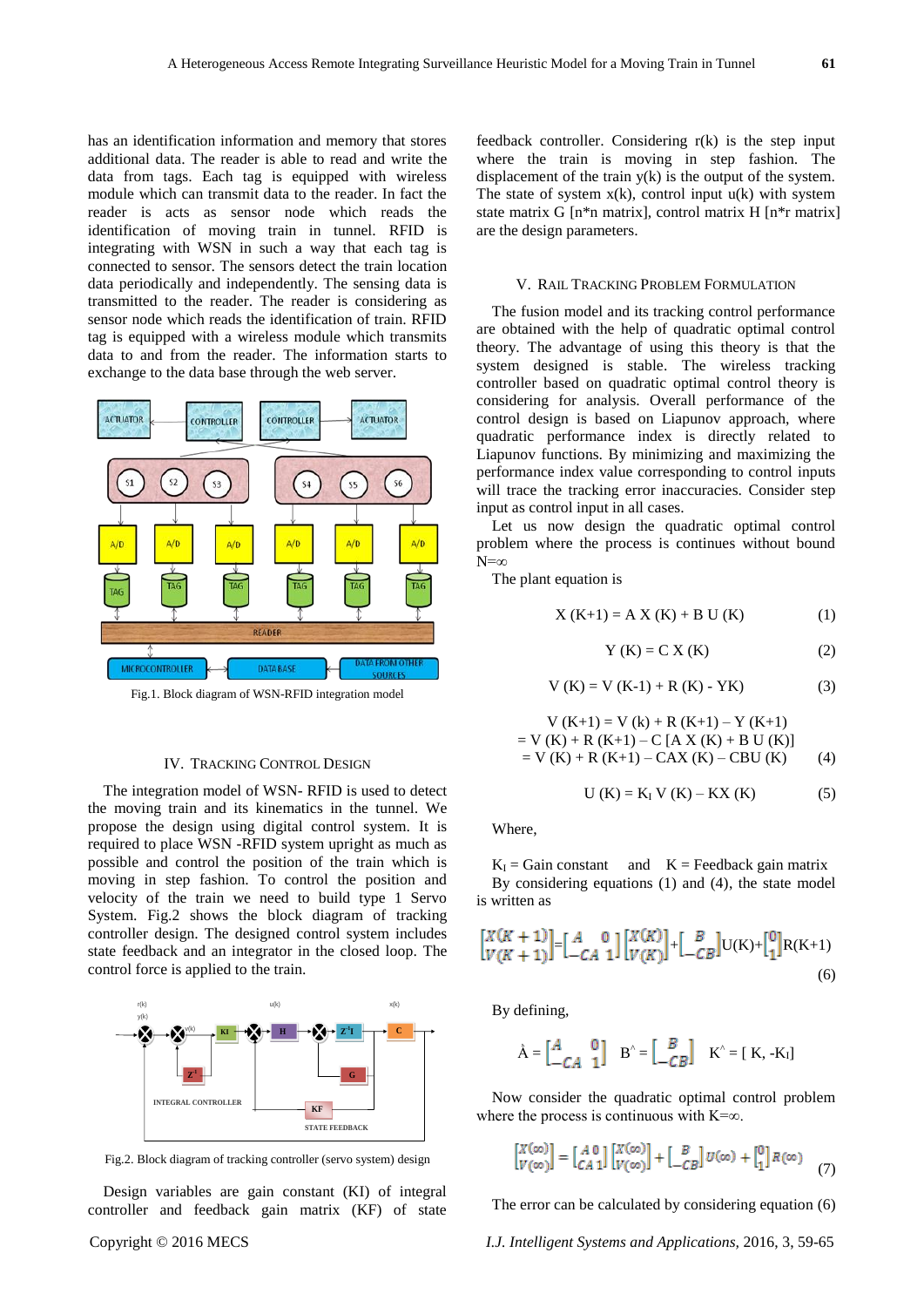# $\begin{bmatrix} \text{Xe}(K+1) \\ \text{Ve}(K+1) \end{bmatrix} = \begin{bmatrix} A & 0 \\ -CA & 1 \end{bmatrix} \begin{bmatrix} \text{Xe}(K) \\ \text{Ve}(K) \end{bmatrix} + B \begin{bmatrix} U(K) \\ -CB \end{bmatrix} \begin{bmatrix} 0 \\ 1 \end{bmatrix} R(K+1)$

Assuming that the input R (K) is step function.

$$
R(K) = R(K+1) = R
$$

By defining,

$$
X_e(K) = X(K) - X(\infty)
$$
  

$$
V_e(K) = V(K) - V(\infty)
$$
  

$$
U_e(K) = KX_e(K) + K_e(K) = -[K - K] \begin{bmatrix} X e(K+1) \\ Ve(K+1) \\ \end{bmatrix}
$$
 (8)

#### *5.1 The Nature of the Performance Index (J)*

For the designing of an optimal control system a best attainable performance index 'J' is chosen. Depending on the requirements of the system, the value of performance index must meet and determine the nature of resulting system. The purpose of using it is to maintain the stability of the system. The system behavior is optimized by choosing control vector U (K) in such a way that the performance index is minimize or maximized.

When optimal control law is applied,

$$
U(K) = -K X(K)
$$
 (9)

The Performance Index related with steady state optimal control law

$$
J=1/2 \sum_{k=0}^{\infty} [X * (K) EX(K) + U * (K) FU(K)] \quad (10)
$$

Where

 $E = n \times n$  positive definite or positive semi definite Hermitian Matrix.

 $F = n \times r$  positive definite or positive semi definite Hermitian Matrix.

(The necessary condition for Hermitian matrix form is  $X^*AX$ 

In this optimization problem, the values of E and F matrices are choosing the quadratic performance index which in turn depends on State vector, Control vector and final state.

#### *5.2 Quadratic Optimal Control Problem analysis using Liapunov method*

There are several methods to obtain the steady- state solution of the optimal control problem. There is a direct relationship between the quadratic Performance Index and Liapunov functions.

Consider an optimal control problem where the plant equation (1), optimal control law (9) and Performance Index (10) are modified for minimization.

$$
X (K+1) = AX (K) + B [- K X (K)]
$$
  
= AX (K) - KBX (K)  

$$
X (K+1) = X (K) [A-KB]
$$
 (11)

$$
J = 1/2 \sum_{k=0}^{\infty} [X * (K) EX(K) + U * (K) FU(K)]
$$
  
= 1/2  $\sum_{k=0}^{\infty} [X * (K) EX(K) + X * (K) F [-KX(K)]]$   

$$
J = 1/2 \sum_{k=0}^{\infty} [X * (K) {E + K * FK} ]X(K)] \qquad (12)
$$

For the parameter optimization, the matrix A-KB is stable and the Eigen value of this matrix will lie inside the unit circle. For the system of equation (1), a Liapunov function is defined by adjusting the parameter in order to minimize the performance index.

$$
V{X(K)} = X*(K)PX(K)
$$

Where P is positive definite Hermitian matrix and whose derivative is negative definite.

$$
dV/dk (X(K)) = V{ X(K+1) } - V{ X(K) }= X* (K+1) PX (K+1) - X*(K) PX (K)
$$
 (13)

Applying equation (13) in to Equation (12), we get

$$
X^*(K) \{E+K^*FK\} X (K) = - [X^* (K+1) PX (K+1) - X^*(K) PX (K)]
$$
\n(14)

Substituting equation (11) in above equation (12),

$$
X^*(K) \{ E + K^*FK\}X(K) = - [(A-BK)X(K)]^* P[(A-BK)X(K)+X^*(K) PX(K)]
$$
  
= - X^\*(K) [(A-BK)^\* P [(A-BK) - P] X (K)] (15)

Comparing both sides of the above equation,

$$
E+K*FK = - [(A-BK)*P [(A-BK) - P]]
$$
 (16)

E+ K\*FK + ( $A^*$ - B\*K\*) P ( $A$ -BK) – P = 0

$$
E+K*FK + (A*P - B*K*P) (A-BK) - P = 0
$$

E+ K\*FK + A\*PA –A\*PBK- B\*K\*PA +B\*K\*PBK –P  $=0$ 

Hence it is further modified as,

E+ A\*PA-P + [(F+B\*PB) 1/2K – (F+B\*PB)-1/2B\*PA] [(F+ B\*PB) 1/2K- (F+B\*PB)-1/2B\*PA] – A\*PB (F+B\*PB)-1B\*PA =0 (17)

The Performance Index is minimizes with minimize in the value of matrix K,

 $[(F+B*PB)^{1/2}K - (F+B*PB)^{-1/2}B*PA] [(F+B*PB)^{1/2}K (F+B*PB)^{-1/2}B*PA$ ]

Is zero or is non-negative.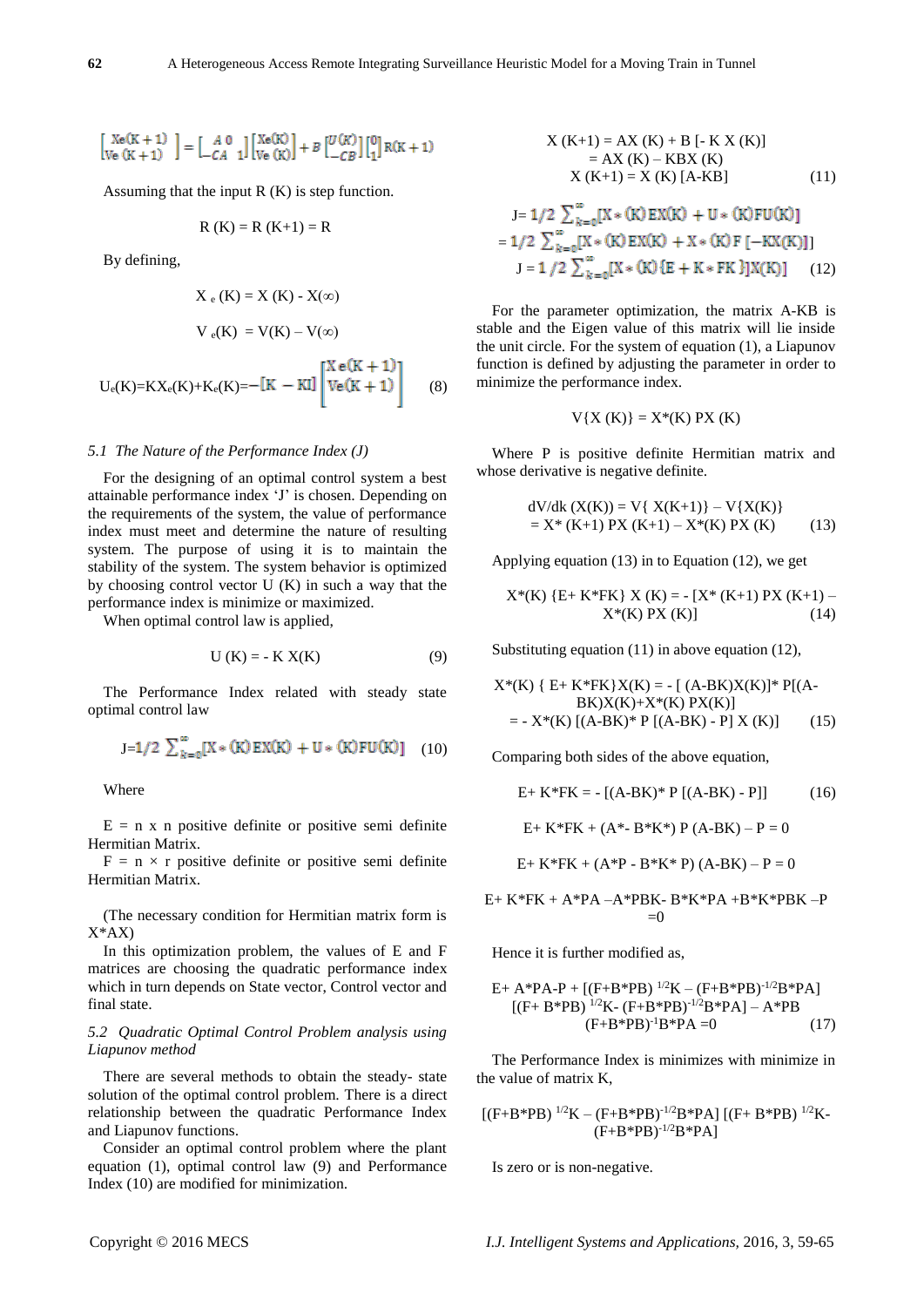$$
(F+B*PB)^{1/2}K = (F+B*PB)^{-1/2}B*PA
$$
  
K = (F+B\*PB)<sup>-1</sup>B\*PA (18)

Substitute equation (18) in to equation (17),

$$
P = E + A^* P A - A^* P B (F + B^* P B)^{-1} B^* P A
$$
 (19)

By using Identity matrix I, the matrix P can be reloaded as,

$$
P = E + A^*P (I + BF^{-1}B^*P)^{-1} A
$$

The minimum value of Performance Index J is obtained as follows from equation (14)

$$
J = 1 / 2 \sum_{k=0}^{\infty} [X * (K) {E + K * FK} ]X(K)]
$$
  

$$
J = 1/2 \sum_{k=0}^{\infty} [X * (K+1) PX (K+1) - X * (K) PX (K)]
$$

#### **Design approach**

•Insert an integrator in feed – forward path.

•Control force 'u' is applied to the train.

- •Position signal  $Y(k)$  is connected back to the input.
- •Consider discrete time control system

• $X(k+1) = G X(k) + H U(k)$ 

•Optimal control vector will maximize the performance index

•J= ½ X\*(N) SX(N) + ½ [ X\*(k)QX(k)+ U\*(k) RU(k)]

- •Determine the feedback gain matrix.
- •Determine Optimal control vector U(k).

•Determine integral gain constant.

•Output of the integrator.

In the optimization process, the performance index and control input parameters are considered equally important. By minimizing and maximizing the performance index value corresponding to control inputs will trace the tracking error inaccuracies. Consider step input as control input in all cases and calculate how much data loss is produce when the train is moving in tunnel.

#### VI. SIMULATION RESULTS

To verify the performance of the WSN-RFID based tracking controller design, various simulations is conducted for different values of performance index corresponding control inputs. The simulation is carried out using Mat lab.

**Case 1.** Considering optimal control input  $U(K) = -$ 0.7913, Performance Index  $J = 0.5$ . Figure.3 indicates the control input history to provide acceptable tracking performance. From Fig.4 it is evident that the calculated state velocity is almost closer to the reference state value. Fig.5 shows the simulation results of position of train moving and its corresponding state error. By maximizing the performance index to some extent we could improve the response even more. It concludes that the data loss is less and produces 0.006% inaccuracy. The train's final position is also not close to the desired location but has in fact travelled in opposite direction.



Fig.3. Control input  $U(K)=+0.7913$  is applied when the train is moving



Fig.4. Velocity of train When moing along X, Y and its tracking error



Fig.5. Train along X, Y Position and its tracking error.

**Case 2.**Considering optimal control input  $U(K) = -$ 0.2087, Performance Index  $J = 1.8$  Figure.7 indicates the control input history to provide acceptable tracking performance. From Fig.8 it is evident that the calculated state velocity is almost closer to the reference state value. Fig.9 shows the simulation results of position of train moving and its corresponding state error. By maximizing the performance index to some extent we could improve the response even more. It concludes that the data loss is less and produces 0.004% inaccuracy. The train's final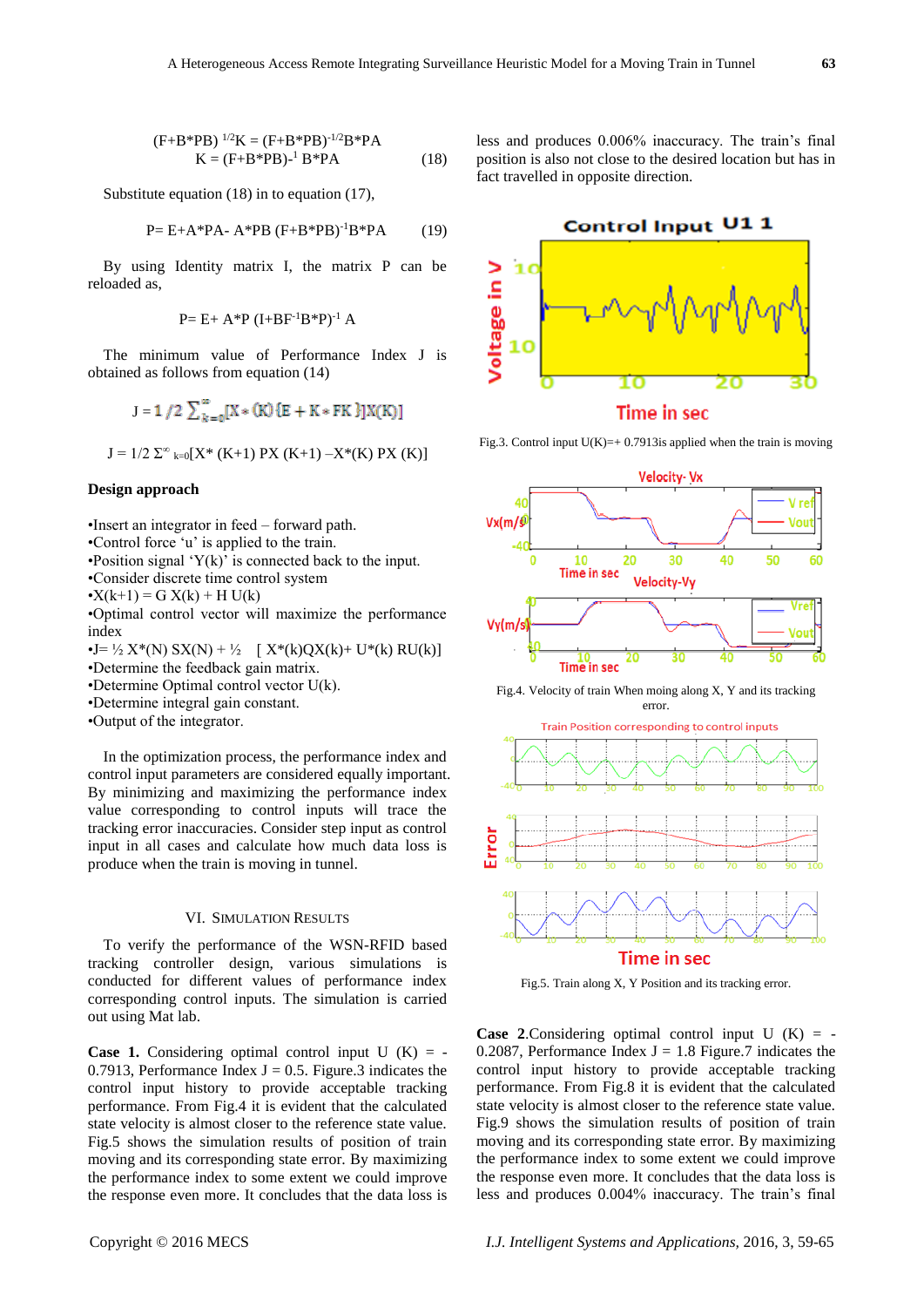position is also not close to the desired location but has in fact travelled in opposite direction.



Fig.6. Control input U  $(K) = -0.2087$  is applied when the train is moving



Fig.7. Velocity of train When moing along X, Y and its tracking error.



Fig.8. Train along X, Y Position and its tracking error.

From the two cases finally it is conclude that, the initial track observations is run for 60 samples. If we create a model based on the true situation, our estimated state will be close to the true position value. The state errors in X and Y position are inverse to each other. When the train along X direction then position state error is  $+0.5$  at t=30 and -1 at t=35. Similarly along Y direction

position state error is  $+0.5$  at t=3, 40. From these graphs we conclude that the data loss is more, when the train tracks along X direction and produce only 0.005% inaccuracy. In the graph it is shown that the estimated velocity is getting close to the true value and has less error than measurement noise. There is no much variation along X direction but is very noticeable along the Y direction as expected.

#### **Tracking error comparison**

Table.1. Tracking error comparison

| Case                | Velocity | Position |
|---------------------|----------|----------|
|                     |          |          |
| 1. $U(k) = 0.7913$  | 0.2      | 0.4      |
| $J = 0.5$           | $-0.2$   | $-0.4$   |
| 2. $U(k) = -0.2087$ | 0.5      | $-0.5$   |
| $J = 1.8$           | $-0.6$   | 0.6      |

The numerical comparison of tracking performance error is shown in Table.1 It shows that the errors are calculated from the true and reference path values. The tracking performance errors in case 1 is lower compare to case 2.

#### VII. CONCLUSION

In this paper a tunnel surveillance model designed by integrating WSN –RFID. The design analysis is based on quadratic optimal control theory is elaborated. Liapunov method is formulated to find the optimization parameter. It has been demonstrated that when a train is moving in the tunnel with constant and varying velocity results in data loss of only 0.003% inaccuracy. Simulation is carried out using Mat lab.

#### **REFERENCES**

- [1] U.S. Coast Guard Navigation Centre, *NAVSTAR GPS user equipment introduction* (Aug 1, 2011)
- [2] AGUADO, L, et al:"*A low Cost Low Power GPS Positioning system for monitoring Landslide* " NAVI Tech 2007
- [3] Will HEDGCOCK et.al" *High accuracy difference tracking of low cost GPS receive* ",Elsevier 2011
- [4] M.A.HANNAN et.al" *Intelligent bus monitoring and management system*". IEEE vehicular communication journal, 2012
- [5] X, Lieu and A. Goldsmith, " *Wireless Communication Tradeoff in distributed Control*", in Proceedings of the 42nd IEEE Conference on Decision and Control, PP 682 – 694, Dec. 2009
- [6] Oka and L, Lampe, "*Distributed Target Tracking signal Strength Measurement by a Wireless Sensor* N L. IEEE Journal on selected areas in Communications, Volume, 28, No 7 PP 1006 – 101, 2010
- [7] Zhang, and Z. Wang, *"Integration of RFID into Wireless Sensor Networks: Architectures, Opportunities and Challenging Problems", Proceedings of the* Fifth International Conference on Grid and Cooperative Computing Workshops (GCCW'06), 2006.etwork",
- [8] M. TABBARA, D, NESIC and A. RTEEL, *" Input output stability of Wireless network control systems*" In

Copyright © 2016 MECS *I.J. Intelligent Systems and Applications,* 2016, 3, 59-65